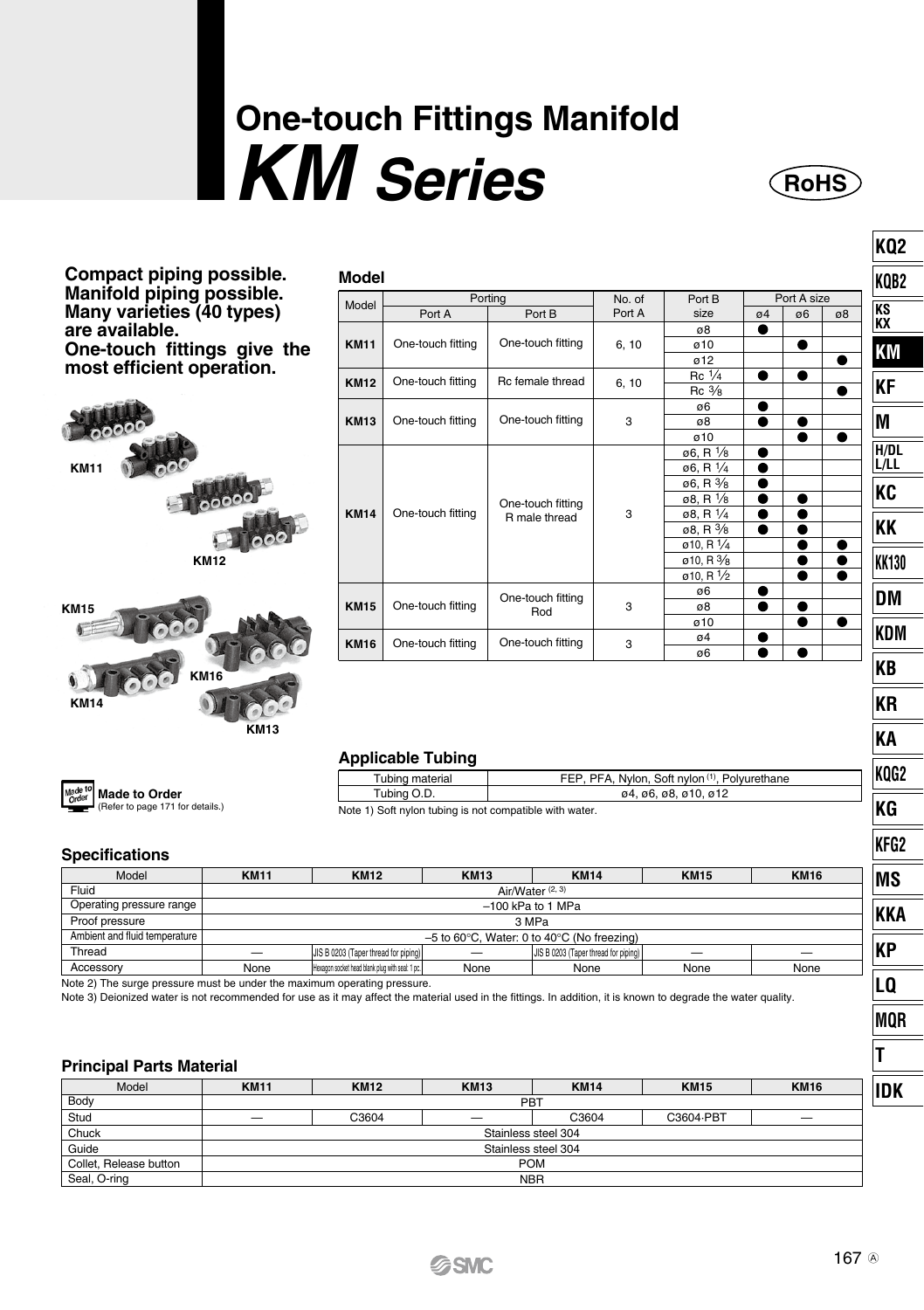## *KM Series*

### **Construction**

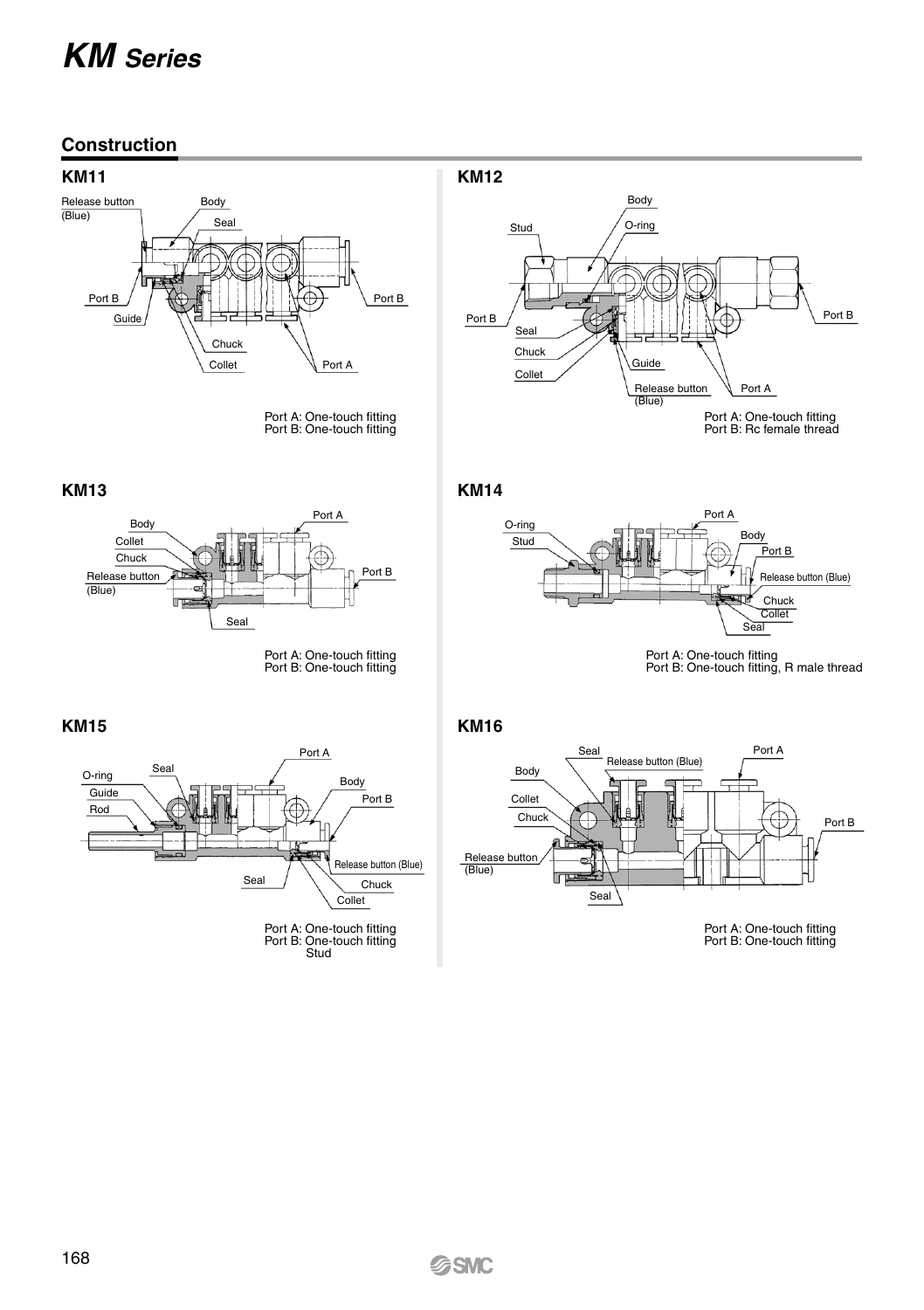### **Dimensions**

**KM11**



|                | Applicable tubing O.D. (mm) | Model         |    | L1  |                | L3   | L4   | L <sub>5</sub> | L6   | P    | Q1   | Q <sub>2</sub> | <b>MA</b> | <b>MB</b> | Port B         | Weight |
|----------------|-----------------------------|---------------|----|-----|----------------|------|------|----------------|------|------|------|----------------|-----------|-----------|----------------|--------|
| FA             | FB                          |               | N  |     | L <sub>2</sub> |      |      |                |      |      |      |                |           |           | Min. port size | (g)    |
| $\overline{4}$ | 8                           | KM11-04-08-6  | 6  | 65  | 10             | 18   | 29.5 | 19.5           | 27   | 10.6 | 40   | 12             | 16        | 18.5      | 6              | 19     |
|                |                             | KM11-04-08-10 | 10 | 86  |                |      |      |                |      |      | 61.5 |                |           |           |                | 26     |
| 6              | 10                          | KM11-06-10-6  | 6  | 76  | 10             | 19.5 | 31.5 | 21.5           | -31  | 13   | 47   | 13.5           |           | 21        | 7.5            | 29     |
|                |                             | KM11-06-10-10 | 10 | 102 |                |      |      |                |      |      | 73   |                |           |           |                | 39     |
| 8              | 12                          | KM11-08-12-6  | 6  | 85  | 11.5           | 22.5 | 35.5 | 24             | 34.5 | 15.5 | 55   | 14.7           | 18.5      | 22        | 9              | 41     |
|                |                             | KM11-08-12-10 | 10 | 116 |                |      |      |                |      |      | 86   |                |           |           |                | 57     |

### **KM12**





| Applicable tubing O.D.<br>$F$ (mm) | Connection<br>thread Rc | Model         | N  | (Width across)<br>flatsi | L1  | L <sub>2</sub> | L3 | L <sub>4</sub>    | L <sub>5</sub> | L <sub>6</sub> | P    | <b>O1</b> | Q <sub>2</sub>    | M    | Port B<br>Min. port size | Weight<br>(g) |
|------------------------------------|-------------------------|---------------|----|--------------------------|-----|----------------|----|-------------------|----------------|----------------|------|-----------|-------------------|------|--------------------------|---------------|
|                                    | $\frac{1}{4}$           | KM12-04-02-6  | 6  | 17                       | 89  | 10             | 18 | 29.5              | 19.5 29        |                | 10.6 | 40        | 12                | 16   | 6                        | 65            |
|                                    |                         | KM12-04-02-10 | 10 |                          | 110 |                |    |                   |                |                |      | 61.5      |                   |      |                          | 72            |
|                                    | $\frac{1}{4}$           | KM12-06-02-6  | 6  | 17                       | 99  | 10             |    | 19.5 31.5 21.5 31 |                |                | 13   | 47        | 13.5 <sub>1</sub> | 17   | 7.5                      | 81            |
|                                    |                         | KM12-06-02-10 | 10 |                          | 125 |                |    |                   |                |                |      | 73        |                   |      |                          | 91            |
|                                    | 3/8                     | KM12-08-03-6  | 6  | 19                       | 108 | 11.5           |    | 22.5 35.5 24      |                | 34.5           | 15.5 | 55        | 14.7              | 18.5 | 9                        | 97            |
|                                    |                         | KM12-08-03-10 | 10 |                          | 139 |                |    |                   |                |                |      | 86        |                   |      |                          | 112           |

**KM13**



| Applicable tubing O.D. (mm) |    | Model        | @D1  | @D2  | L1   | L <sub>2</sub> |                | P    | Q1   | Q <sub>2</sub> | M <sub>1</sub> | M <sub>2</sub> | Port B         | <b>Weight</b> |
|-----------------------------|----|--------------|------|------|------|----------------|----------------|------|------|----------------|----------------|----------------|----------------|---------------|
| ⊚                           | d  |              |      |      |      |                | L <sub>3</sub> |      |      |                |                |                | Min. port size | (g)           |
|                             |    | KM13-04-06-3 | 10.4 | 12.8 | 60   | 18             | 13             | 10.4 | 38.2 | 9.9            | 17             | 16             | 4.5            |               |
|                             |    | KM13-04-08-3 |      | 15.2 | 63.5 | 19             | 15.5           |      |      | 11.            | 18.5           |                |                | 14            |
|                             |    | KM13-06-08-3 | 12.8 | 15.2 | 70.5 | 20             | 15.5           | 12.8 |      | 11.1           | 18.5           | 17             |                | 16            |
|                             | 10 | KM13-06-10-3 |      | 18.5 | 74.5 | 21             | 19             |      | 45.4 | 12.8           | 21             |                | 7.5            | 22            |
|                             | 10 | KM13-08-10-3 | 15.2 | 18.5 | 81.5 | 22.5           | 19             | 15.2 | 52.6 | 12.8           | 21             | 18.5           | 7.5            | 26            |

**[Click here for applicable color caps.](https://www.smcworld.com/catalog/New-products-en/pdf/es50-37-kq2-ColorCap.pdf)**

| KQB2                                                                                                                                                                                                                                                                                                                                                                                                                  |
|-----------------------------------------------------------------------------------------------------------------------------------------------------------------------------------------------------------------------------------------------------------------------------------------------------------------------------------------------------------------------------------------------------------------------|
| ks<br>KX                                                                                                                                                                                                                                                                                                                                                                                                              |
| kx<br>KM                                                                                                                                                                                                                                                                                                                                                                                                              |
| KF                                                                                                                                                                                                                                                                                                                                                                                                                    |
| M                                                                                                                                                                                                                                                                                                                                                                                                                     |
| 111<br>H/DL<br>L/LL                                                                                                                                                                                                                                                                                                                                                                                                   |
| KC<br>$\overline{a}$                                                                                                                                                                                                                                                                                                                                                                                                  |
| KK                                                                                                                                                                                                                                                                                                                                                                                                                    |
|                                                                                                                                                                                                                                                                                                                                                                                                                       |
| $\overline{\mathsf{DM}}$                                                                                                                                                                                                                                                                                                                                                                                              |
| $\frac{KDM}{2}$                                                                                                                                                                                                                                                                                                                                                                                                       |
| $\frac{1}{\mathsf{KB}}$<br>$\equiv$                                                                                                                                                                                                                                                                                                                                                                                   |
| $\frac{KR}{4}$<br>$\overline{a}$                                                                                                                                                                                                                                                                                                                                                                                      |
| $\frac{1}{\frac{1}{1-\frac{1}{1-\frac{1}{1-\frac{1}{1-\frac{1}{1-\frac{1}{1-\frac{1}{1-\frac{1}{1-\frac{1}{1-\frac{1}{1-\frac{1}{1-\frac{1}{1-\frac{1}{1-\frac{1}{1-\frac{1}{1-\frac{1}{1-\frac{1}{1-\frac{1}{1-\frac{1}{1-\frac{1}{1-\frac{1}{1-\frac{1}{1-\frac{1}{1-\frac{1}{1-\frac{1}{1-\frac{1}{1-\frac{1}{1-\frac{1}{1-\frac{1}{1-\frac{1}{1-\frac{1}{1-\frac{1}{1-\frac{1}{1-\frac{1}{1-\frac{1}{1-\frac{1}{$ |
|                                                                                                                                                                                                                                                                                                                                                                                                                       |
|                                                                                                                                                                                                                                                                                                                                                                                                                       |
| KQG2<br>KG                                                                                                                                                                                                                                                                                                                                                                                                            |
|                                                                                                                                                                                                                                                                                                                                                                                                                       |
|                                                                                                                                                                                                                                                                                                                                                                                                                       |
| $\frac{1}{MS}$                                                                                                                                                                                                                                                                                                                                                                                                        |
| <b>KKA</b>                                                                                                                                                                                                                                                                                                                                                                                                            |
| KP                                                                                                                                                                                                                                                                                                                                                                                                                    |
| $\frac{10}{10}$<br>==<br>MQR_                                                                                                                                                                                                                                                                                                                                                                                         |
| T<br>$\overline{a}$                                                                                                                                                                                                                                                                                                                                                                                                   |
| IDK<br>l,                                                                                                                                                                                                                                                                                                                                                                                                             |

**KQ2**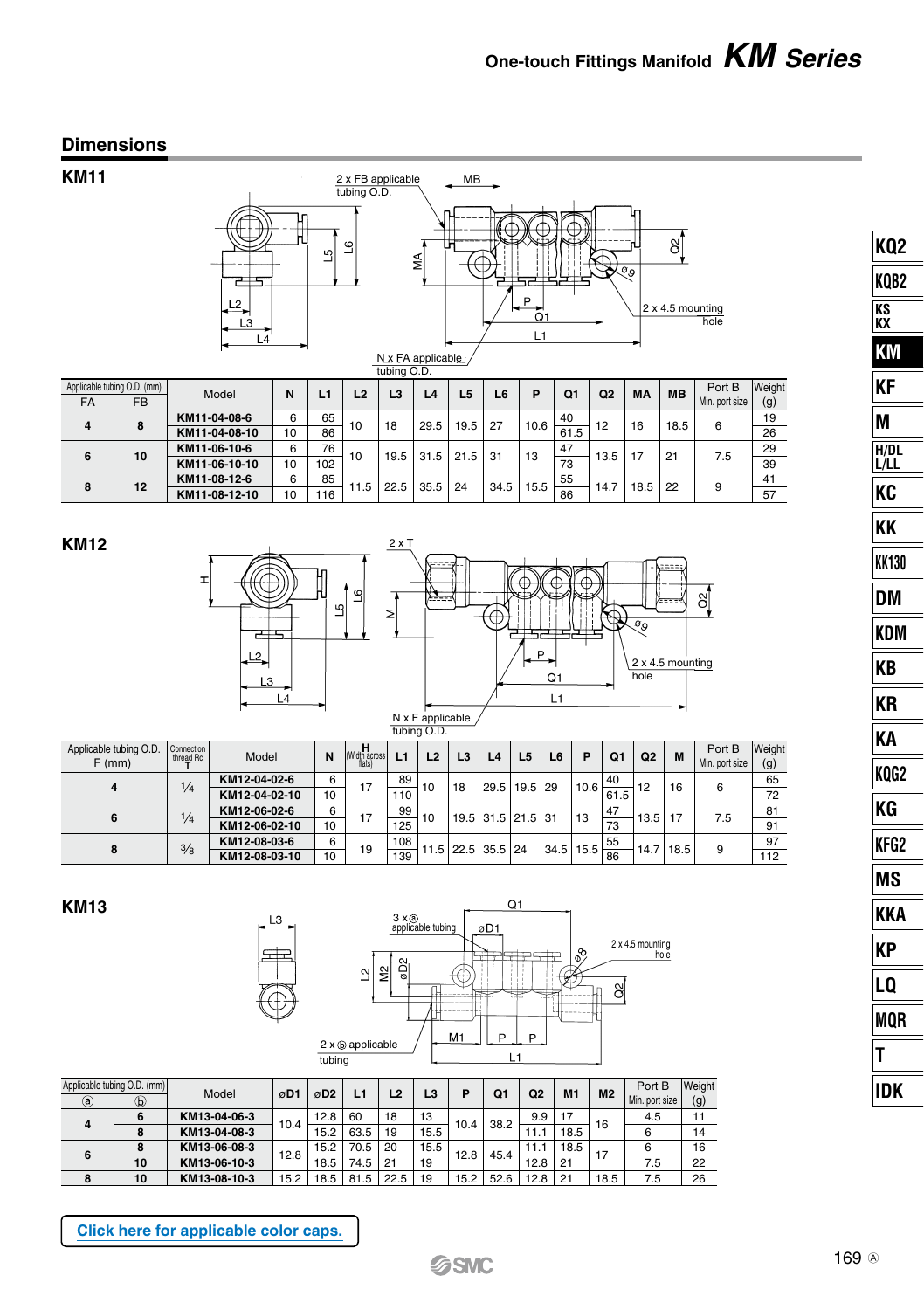### *KM Series*

### **Dimensions**

**KM14**



| $\circled{a}$ | Applicable tubing O.D. (mm)<br>$\circled{b}$ | Connection<br>thread<br>R | Model            | н<br>(Width across flats) | øD1  | @D2  | L1   | L <sub>2</sub> | L <sub>3</sub> | P    | A    | Q1   | Q <sub>2</sub> | M <sub>1</sub> | M <sub>2</sub> | Port B<br>Min. port size | Weight<br>(g) |
|---------------|----------------------------------------------|---------------------------|------------------|---------------------------|------|------|------|----------------|----------------|------|------|------|----------------|----------------|----------------|--------------------------|---------------|
|               |                                              | 1/8                       | KM14-04-06-01S-3 | 13                        |      |      | 67.1 |                |                |      | 64   |      |                |                |                |                          | 18            |
| 4             | 6                                            | 1/4                       | KM14-04-06-02S-3 | 14                        | 10.4 | 12.8 | 71   | 18             | 13             | 10.4 | 65.5 | 38.2 | 9.9            | 17             | 16             | 4.5                      | 25            |
|               |                                              | 3/8                       | KM14-04-06-03S-3 | 17                        |      |      | 72.4 |                |                |      | 67.5 |      |                |                |                |                          | 38            |
|               |                                              | $\frac{1}{8}$             | KM14-04-08-01S-3 |                           |      |      | 72.6 |                |                |      | 69.5 |      |                |                |                |                          | 30            |
| 4             | 8                                            | 1/4                       | KM14-04-08-02S-3 | 17                        | 10.4 | 15.2 | 76   | 19             | 15.5           | 10.4 | 70.5 | 38.2 | 11.1           | 18.5           | 16             | 6                        |               |
|               |                                              | 3/8                       | KM14-04-08-03S-3 |                           |      |      | 76.4 |                |                |      | 71   |      |                |                |                |                          | 38            |
|               |                                              | $\frac{1}{8}$             | KM14-06-08-01S-3 |                           |      |      | 79.1 |                |                |      | 76.5 |      |                |                |                |                          | 31            |
| 6             | 8                                            | 1/4                       | KM14-06-08-02S-3 | 17                        | 12.8 | 15.2 | 82.5 | 20             | 15.5           | 12.8 | 77   | 45.4 | 11.1           | 18.5           | 17             | 6                        |               |
|               |                                              | 3/8                       | KM14-06-08-03S-3 |                           |      |      | 82.9 |                |                |      | 78   |      |                |                |                |                          | 39            |
|               |                                              | 1/4                       | KM14-06-10-02S-3 | 19                        |      |      | 87   |                |                |      | 81.5 |      |                |                |                |                          | 43            |
| 6             | 10                                           | 3/8                       | KM14-06-10-03S-3 |                           | 12.8 | 18.5 | 87.4 | 21             | 19             | 12.8 | 82   | 45.4 | 12.8           | 21             | 17             | 7.5                      | 44            |
|               |                                              | 1/2                       | KM14-06-10-04S-3 | 22                        |      |      | 91.1 |                |                |      | 84   |      |                |                |                |                          | 66            |
|               |                                              | 1/4                       | KM14-08-10-02S-3 | 19                        |      |      | 93.5 |                |                |      | 88   |      |                |                |                |                          | 47            |
| 8             | 10                                           | 3/8                       | KM14-08-10-03S-3 |                           | 15.2 | 18.5 | 93.9 | 22.5           | 19             | 15.2 | 89   | 52.6 | 12.8           | 21             | 18.5           | 7.5                      |               |
|               |                                              | 1/2                       | KM14-08-10-04S-3 | 22                        |      |      | 97.6 |                |                |      | 90.5 |      |                |                |                |                          | 70            |

**KM15**





| $O.D.$ ( $mm$ )<br>$\circledcirc$ | Applicable<br>tubina<br>Б | Applicable<br>fitting size<br>ød | Model        | $ØD1$ $ØD2$ |      | L1   | L <sub>2</sub> | L3   | P    | Q1          | Q <sub>2</sub> | A         | MA   | <b>MB</b> | Port B<br>min.<br>port size | Weight<br>(g) |
|-----------------------------------|---------------------------|----------------------------------|--------------|-------------|------|------|----------------|------|------|-------------|----------------|-----------|------|-----------|-----------------------------|---------------|
|                                   | 6                         | 6                                | KM15-04-06-3 |             | 12.8 | 78.5 | 18             | 13   |      |             |                | 9.9 61.5  |      | 17        | 4.5                         | 12            |
| 4                                 | 8                         | 8                                | KM15-04-08-3 | 10.4.       | 15.2 | 85.5 | 19             | 15.5 |      | $10.4$ 38.2 | 11.1           | 67        | 16   | 18.5      | 6                           | 24            |
| 6                                 | 8                         | 8                                | KM15-06-08-3 | 12.8        | 15.2 | 92.5 | 20             | 15.5 | 12.8 | 45.4        | 11.1           | <b>74</b> | 17   | 18.5      | 6                           | 25            |
|                                   | 10                        | 10                               | KM15-06-10-3 |             | 18.5 | 98   | 21             | 19   |      |             | 12.8           | 177       |      | 21        | 7.5                         | 37            |
| 8                                 | 10                        | 10                               | KM15-08-10-3 | 15.2        | 18.5 | 105  | 22.5           | 19   | 15.2 | 52.6        | 12.8 85        |           | 18.5 | 21        | 7.5                         | 41            |

**KM16**





|   | Applicable tubing O.D. (mm) | Model        | $\log D1$ $\log D2$ L1 L2 L3 L3 |         |                 | L <sub>4</sub> |                |  |    |    | Port B                                               | <b>Weight</b> |
|---|-----------------------------|--------------|---------------------------------|---------|-----------------|----------------|----------------|--|----|----|------------------------------------------------------|---------------|
| a | $^\circ$                    |              |                                 |         |                 |                |                |  |    |    | $-$   Q1   Q2   M1   M2   $_{\text{Min. port size}}$ | (g)           |
|   |                             | KM16-04-04-3 |                                 |         |                 |                |                |  | 16 | 16 |                                                      | 18            |
|   |                             | KM16-04-06-3 | $12.8$ 12.8                     | 68 20.9 | 16 <sup>1</sup> | 11             | $14.5$ 50 10.5 |  | 17 | 16 | 4.5                                                  | 16            |
|   |                             | KM16-06-06-3 |                                 |         |                 |                |                |  |    |    | 4.5                                                  | 15            |

**[Click here for applicable color caps.](https://www.smcworld.com/catalog/New-products-en/pdf/es50-37-kq2-ColorCap.pdf)**

### **Caution Handling of One-touch Fittings**

- 1. Refer to pages 13 to 17 for "Fittings & Tubing Precautions" for the details of installation/ removal of One-touch fittings.
- 2. **Connecting products with metal rods** Products with metal rods cannot be connected to KQ2 series One-touch fittings. If connected, the metal rod cannot be retained by the chuck of the One-touch fitting and products with metal rods may project during pressurization, causing serious personal injury or accident.

When mounting tubes, resin plugs, reducers etc., do not press the release button. Also, do not press the release button unnecessarily before mounting them. This may cause those parts to come off.

After attaching products with attached metal rods, to the One-touch fitting, do not use tubes, resin plugs, or reducers, etc. This may cause releasing.

For details about One-touch fittings that can connect KM15 model, contact SMC.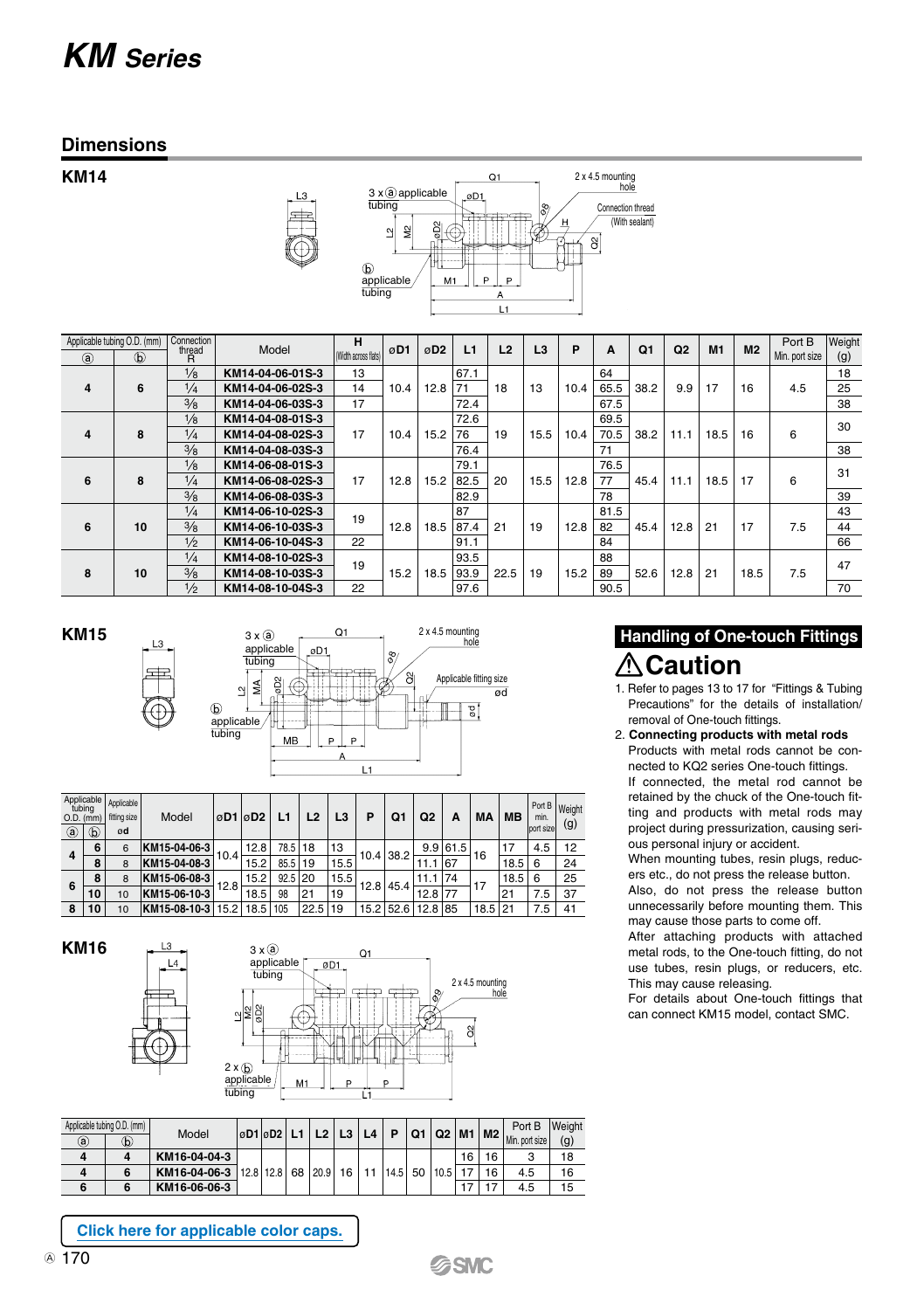*KM Series* **Made to Order Specifications** Please contact SMC for detailed dimensions, specifications and lead times.



### **1 Grease-free Specifications**

| Symbol     | Specifications                                                                                                                                  |
|------------|-------------------------------------------------------------------------------------------------------------------------------------------------|
| <b>X17</b> | Grease-free<br>Rubber material: NBR (With fluorine coating)<br>Release button color: Light blue                                                 |
| X29        | Grease-free<br>Rubber material: NBR (With fluorine coating)<br>Release button color: Light blue<br>Copper-free (With electroless nickel plated) |
| X94        | Grease-free<br>Rubber material: FKM (With fluorine coating)<br>Release button color: Light blue                                                 |

Suffix "-X17" to the end of part number.

Example) **KM11-04-08-10-X17**

### **2 Other Specifications**

| Symbol     | Specifications                                           |
|------------|----------------------------------------------------------|
| <b>X2</b>  | Copper-free (With electroless nickel plated)             |
| <b>X12</b> | Lubricant: White Vaseline<br>Release button color: White |
| X34        | Rubber material: FKM                                     |

Suffix "-X2" to the end of part number.

Example) **KM12-04-02-6-X2**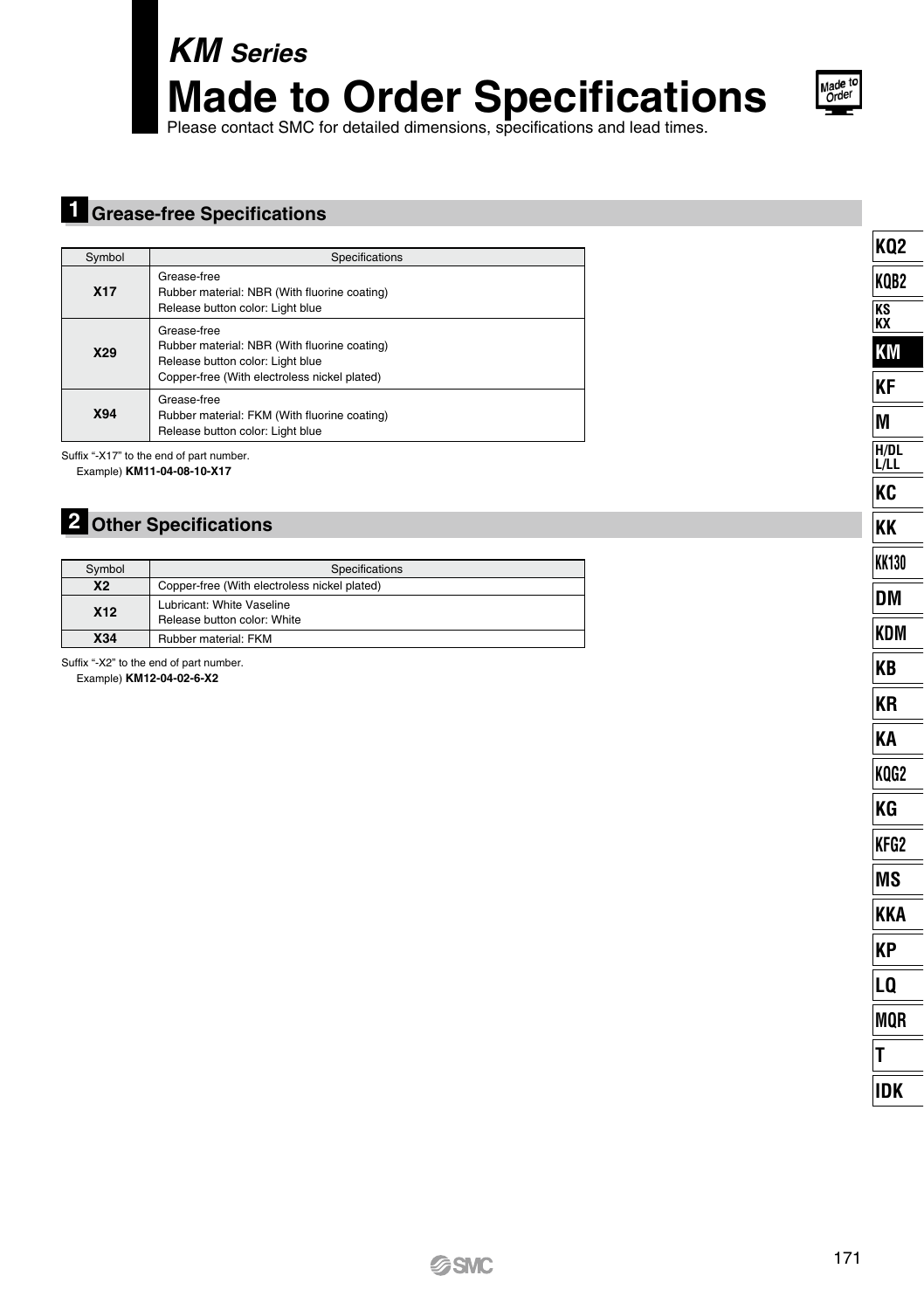# **Applicable Tubing: Inch size** *KM Series* **Inch size One-touch Fittings Manifold**

**Compact piping possible. Model Manifold piping possible. Many varieties (12 types) are available. One-touch fittings give the most efficient operation.**



**Made to Order (Refer to page 174 for details.)**

| Model       |                   | Portina           | No. of | Port B              | Port A size |                   |            |  |  |  |
|-------------|-------------------|-------------------|--------|---------------------|-------------|-------------------|------------|--|--|--|
|             | Port B<br>Port A  |                   | Port A | size                | $0^{5/3}$   | $\frac{9^{1}}{4}$ | $0^{5/16}$ |  |  |  |
|             |                   |                   |        | $9^{5/16}$          |             |                   |            |  |  |  |
| <b>KM11</b> | One-touch fitting | One-touch fitting | 6.10   | $\sigma^3/s$        |             |                   |            |  |  |  |
|             |                   |                   |        | $\varnothing$ 1/2"  |             |                   |            |  |  |  |
| <b>KM12</b> | One-touch fitting | NPT thread        | 6, 10  | NPT $1/4$           |             |                   |            |  |  |  |
|             |                   |                   |        | $NPT$ $\frac{3}{8}$ |             |                   |            |  |  |  |

### **Applicable Tubing**

| Tubing material                                                                 | FEP, PFA, Nylon, Soft nylon <sup>(1)</sup> , Polyurethane |
|---------------------------------------------------------------------------------|-----------------------------------------------------------|
| Tubing O.D.                                                                     | $0.5/32$ , $0^{1}/4$ , $0.5/16$ , $0.3/8$ , $0.1/2$       |
| taka 143. Olafik secilaran kecilatan dan sampungan bertakal secilik kecilatan d |                                                           |

bing is not compatible with water.

### **Specifications**

| Model                             | <b>KM11</b>                                                      | <b>KM12</b>                            |  |  |  |  |
|-----------------------------------|------------------------------------------------------------------|----------------------------------------|--|--|--|--|
| <b>Fluid</b>                      | Air/Water <sup>(2, 3)</sup>                                      |                                        |  |  |  |  |
| <b>Maximum operating pressure</b> | 1 MPa                                                            |                                        |  |  |  |  |
| Proof pressure                    | 3 MPa                                                            |                                        |  |  |  |  |
| Ambient and fluid temperature     | $-5$ to 60 $\degree$ C, Water: 0 to 40 $\degree$ C (No freezing) |                                        |  |  |  |  |
| <b>Thread</b>                     |                                                                  | ANSI/ASMEB1.20.<br>1-1983 (NPT thread) |  |  |  |  |

Note 2) The surge pressure must be under the maximum operating pressure.

Note 3) Deionized water is not recommended for use as it may affect the material used in the fittings. In addition, it is known to degrade the water quality.



#### **Principal Parts Material**

| Model                  | <b>KM11</b>                | <b>KM12</b> |  |  |  |  |
|------------------------|----------------------------|-------------|--|--|--|--|
| Body                   | PBT                        |             |  |  |  |  |
| Stud                   |                            | C3604       |  |  |  |  |
| Chuck                  | Stainless steel 304        |             |  |  |  |  |
| Guide                  | Stainless steel 304, C3604 |             |  |  |  |  |
| Collet, Release button | <b>POM</b>                 |             |  |  |  |  |
| Seal, O-ring           | <b>NBR</b>                 |             |  |  |  |  |

### **Construction**





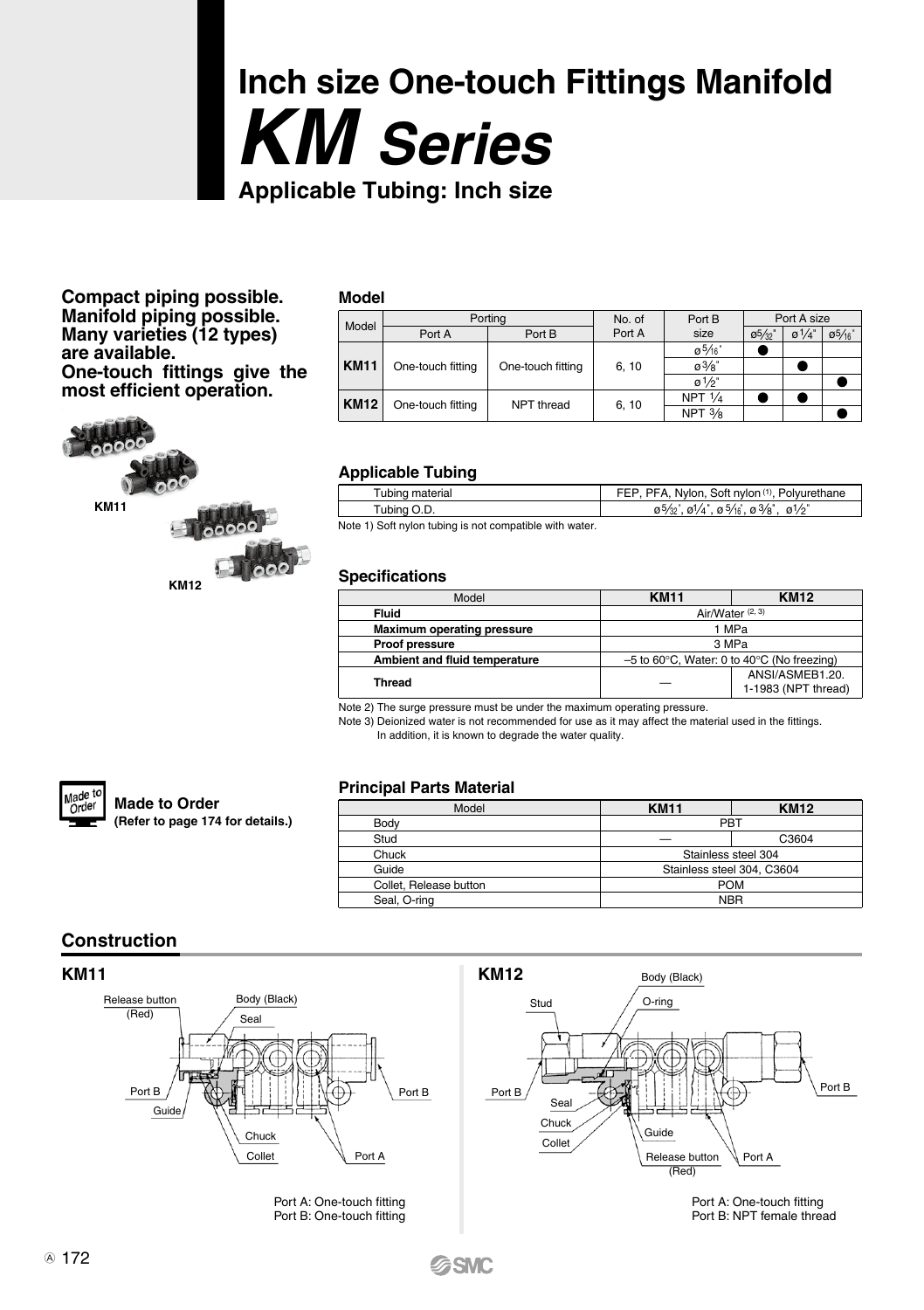### **Dimensions**

**KM11**



|      | Applicable tubing O.D. (inch) | Model         | N  |      | L <sub>2</sub> | L3    | L4    | L5                  | L6   | Р    | Q1   | Q2 | <b>MA</b> | <b>MB</b> | Port B         | <b>Weight</b> |
|------|-------------------------------|---------------|----|------|----------------|-------|-------|---------------------|------|------|------|----|-----------|-----------|----------------|---------------|
| FA   | <b>FB</b>                     |               |    |      |                |       |       |                     |      |      |      |    |           |           | Min. port size | (g)           |
| 5/32 | 5/16                          | KM11-03-09-6  | 6  | 65   | 10             | 18    | 29.5  | 19.5                | 27   | 10.6 | 40   | 12 | 16        | 18.5      |                | 19            |
|      |                               | KM11-03-09-10 | 10 | 86   |                |       |       |                     |      |      | 61.5 |    |           |           |                | 26            |
| 1/4  | 3/8                           | KM11-07-11-6  | 6  | 77.8 | 10             |       |       | 19.5 31.5 21.5 30.5 |      | 13.2 | 48   | 13 |           | 21        |                | 30            |
|      |                               | KM11-07-11-10 | 10 | 104  |                |       |       |                     |      |      | 73.5 |    |           |           |                | 40            |
|      | 1/2                           | KM11-09-13-6  | 6  | 85   | 12.7           | 123.7 | 137.7 | 25                  | 35.9 | 15.2 | 52.8 | 15 | 18.5      | 22        | 9.5            | 41            |
| 5/16 |                               | KM11-09-13-10 | 10 | 115  |                |       |       |                     |      |      | 83   |    |           |           |                | 57            |

### **KM12**



| Applicable tubing O.D. Connection<br>F (inch) | thread<br><b>NPT</b> | Model         | $\mathbf N$ | н<br>Width across flats) |     | L2   | L3   | L4             | L <sub>5</sub> | L <sub>6</sub> | Р    | Q1   | Q <sub>2</sub> | M    | Port B<br>Min. port size | <b>Weight</b><br>(g) |
|-----------------------------------------------|----------------------|---------------|-------------|--------------------------|-----|------|------|----------------|----------------|----------------|------|------|----------------|------|--------------------------|----------------------|
| 5/32                                          | $\frac{1}{4}$        | KM12-03-35-6  | 6           | 17.46                    | 87  | 10   | 18   | 29.5           | 19.5           | 29             | 10.6 | 40   | 12             | 16   |                          | 65                   |
|                                               |                      | KM12-03-35-10 | 10          |                          | 110 |      |      |                |                |                |      | 61.5 |                |      | 6                        | 72                   |
| $\frac{1}{4}$                                 | $\frac{1}{4}$        | KM12-07-35-6  | 6           | 17.46                    | 95  | 10   |      | 19.5 31.5 21.5 |                | 31.25          | 13.2 | 48   | 13             | 17   |                          | 82                   |
|                                               |                      | KM12-07-35-10 | 10          |                          | 121 |      |      |                |                |                |      | 73.5 |                |      |                          | 92                   |
| 5/16                                          | 3/8                  | KM12-09-36-6  | 6           | 22.22                    | 102 | 12.7 | 23.7 | 36.8           | 24             | 36.5           | 15.2 | 52.8 | 15             | 18.5 | 9.5                      | 97                   |
|                                               |                      | KM12-09-36-10 | 10          |                          | 132 |      |      |                |                |                |      | 83   |                |      |                          | 112                  |

**[Click here for applicable color caps.](https://www.smcworld.com/catalog/New-products-en/pdf/es50-37-kq2-ColorCap.pdf)**

### **Handling of One-touch Fittings**

### **△Caution**

Refer to pages 13 to 17 for "Fittings & Tubing Precautions" for the details of installation/removal of One-touch fittings.

| KQ2                                                                                            |
|------------------------------------------------------------------------------------------------|
| KQB2                                                                                           |
|                                                                                                |
| KM                                                                                             |
| КF                                                                                             |
| M                                                                                              |
| H/DL<br><u>L/LL</u>                                                                            |
|                                                                                                |
| $\frac{1}{\frac{1}{\frac{1}{\frac{1}{\frac{1}{\cdots}}}}}\frac{1}{\sqrt{1-\frac{1}{\cdots}}}}$ |
| <b>KK130</b>                                                                                   |
| $\frac{1}{\overline{DM}}$                                                                      |
| KDM<br>$\overline{a}$                                                                          |
| $\frac{1}{\mathsf{KB}}$<br>L                                                                   |
| $\frac{KR}{\sqrt{2}}$<br>$\overline{a}$                                                        |
| ΚA<br>$\overline{\phantom{0}}$                                                                 |
| <u>KQG2</u><br>$\overline{a}$                                                                  |
| KG<br>$\mathcal{L}$                                                                            |
|                                                                                                |
| $\overline{\text{MS}}$                                                                         |
| KKA<br>$\overline{a}$                                                                          |
| KP<br>$\overline{a}$                                                                           |
| _<br>LQ<br>__                                                                                  |
| MQR<br>$\equiv$                                                                                |
| T<br>$\equiv$                                                                                  |
| IDK                                                                                            |
|                                                                                                |